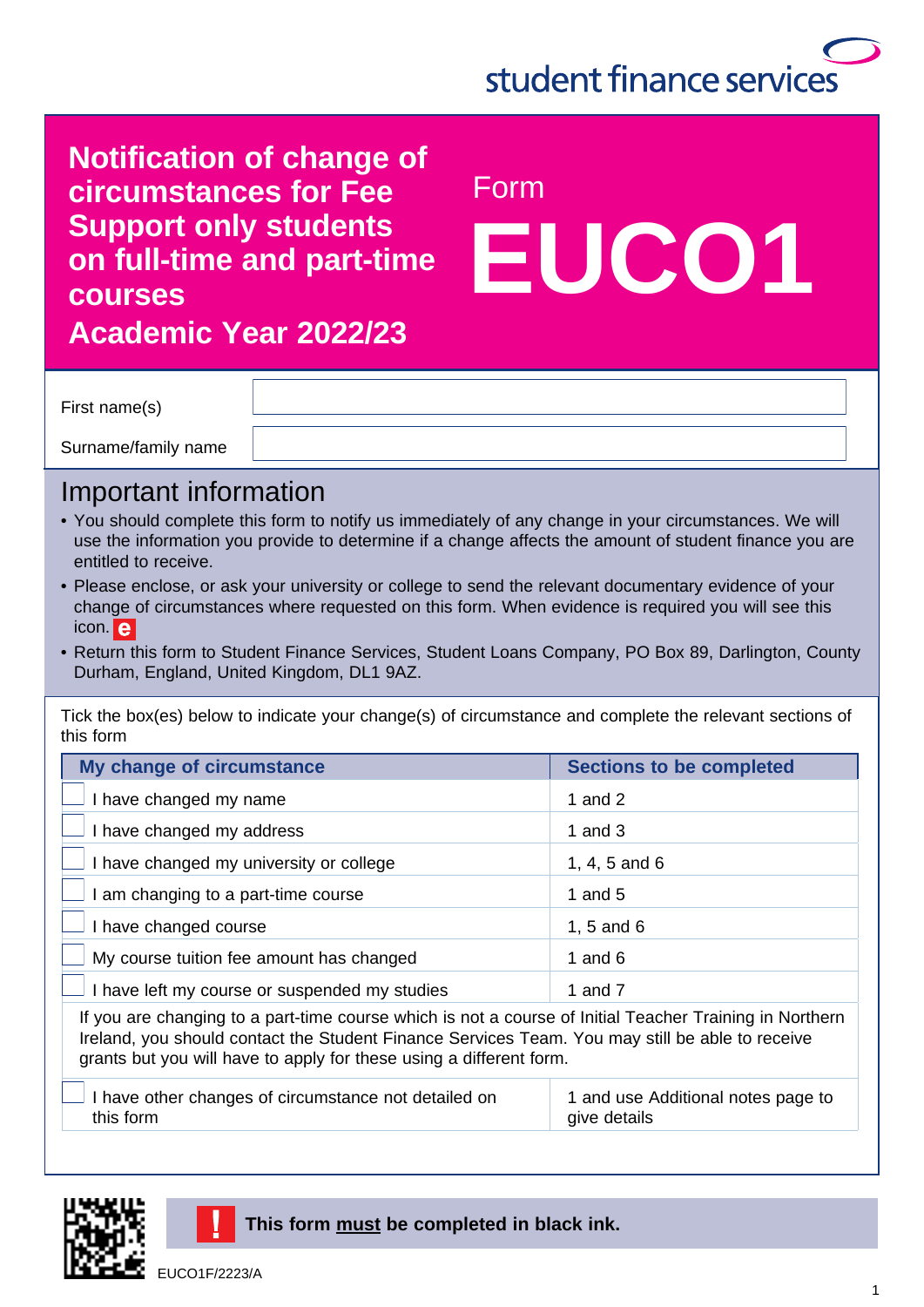# **Section 1 - personal details**

| <b>Customer Reference Number</b><br>(if you have one) |                      |
|-------------------------------------------------------|----------------------|
| Title                                                 |                      |
| First name(s)                                         |                      |
| Surname/family name                                   |                      |
| Date of birth (DDMMYYYY)                              | Year<br>Month<br>Day |

## **Section 2 - change of name**

| New title                                           |                                                                                       |  |
|-----------------------------------------------------|---------------------------------------------------------------------------------------|--|
| New first name(s)                                   |                                                                                       |  |
| New surname/family name                             |                                                                                       |  |
| e<br>civil partnership certificate, deed poll, etc. | Please provide appropriate documentary evidence, for example, a marriage certificate, |  |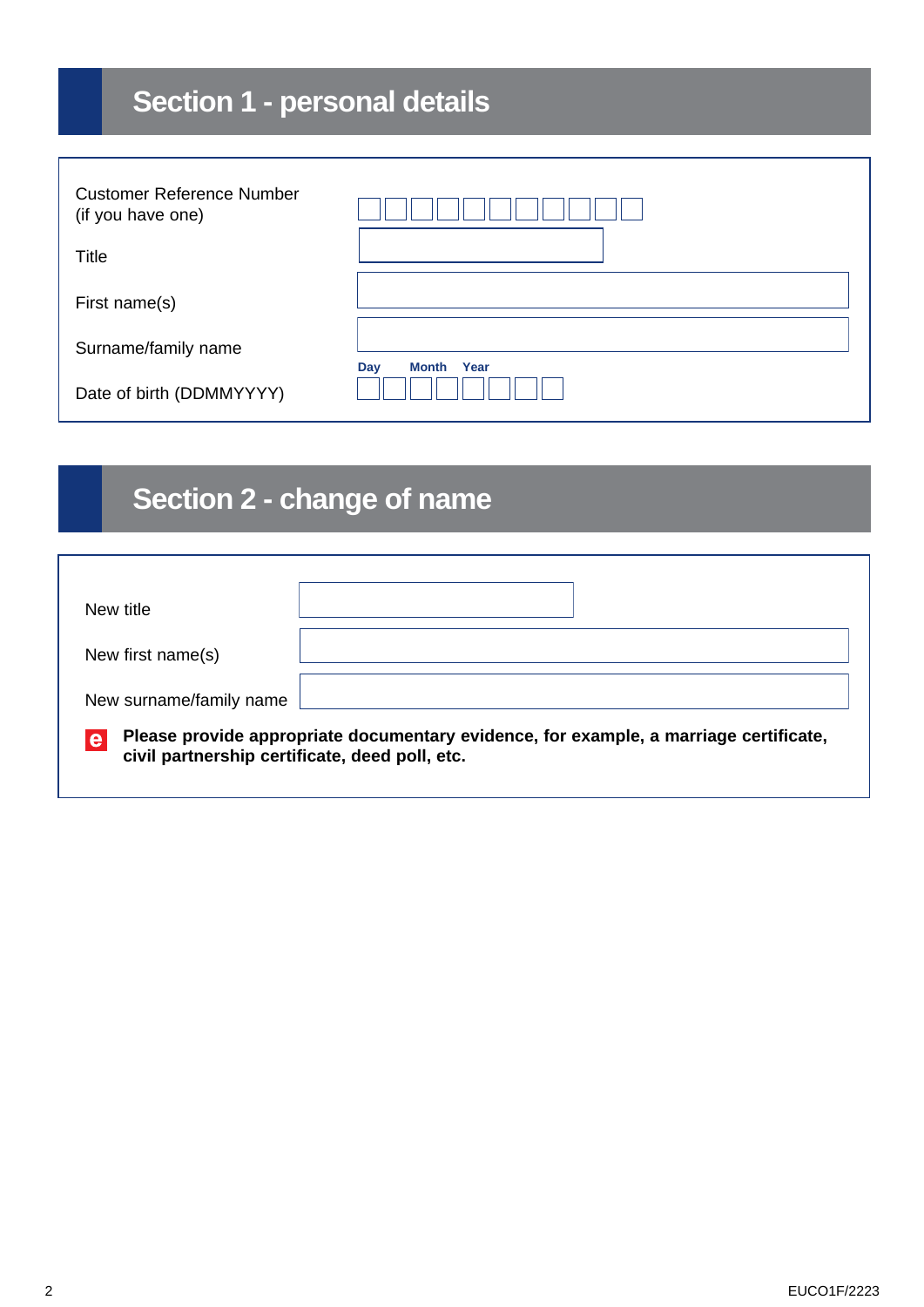## **Section 3 - change of address and/or telephone number**

| New term-time address                                           | New home address                                                                       |
|-----------------------------------------------------------------|----------------------------------------------------------------------------------------|
|                                                                 |                                                                                        |
| Town/City                                                       | Town/City                                                                              |
| Country                                                         | Country                                                                                |
| Postcode                                                        | Postcode                                                                               |
| New term-time phone number (including<br>country and area code) | New home phone number (including country<br>and area code)                             |
| be sent to that address.                                        | If you have provided a term-time contact address then all correspondence we issue will |

## **Section 4 - change of university or college**

| a <sub>1</sub> | New university/college name and address                                                                                           |  |  |  |
|----------------|-----------------------------------------------------------------------------------------------------------------------------------|--|--|--|
|                |                                                                                                                                   |  |  |  |
|                |                                                                                                                                   |  |  |  |
|                |                                                                                                                                   |  |  |  |
|                | Postcode                                                                                                                          |  |  |  |
| a2             | UCAS university/college code (if you know it)                                                                                     |  |  |  |
| a3             | Did the change take place after starting a previous course?<br><b>No</b><br><b>Yes</b>                                            |  |  |  |
|                | If 'Yes' you must ask your university or college to confirm the change to us as soon<br>e<br>as possible.                         |  |  |  |
|                | Section 5 must also be completed to confirm details of the course that you will be<br>studying at your new university or college. |  |  |  |
|                |                                                                                                                                   |  |  |  |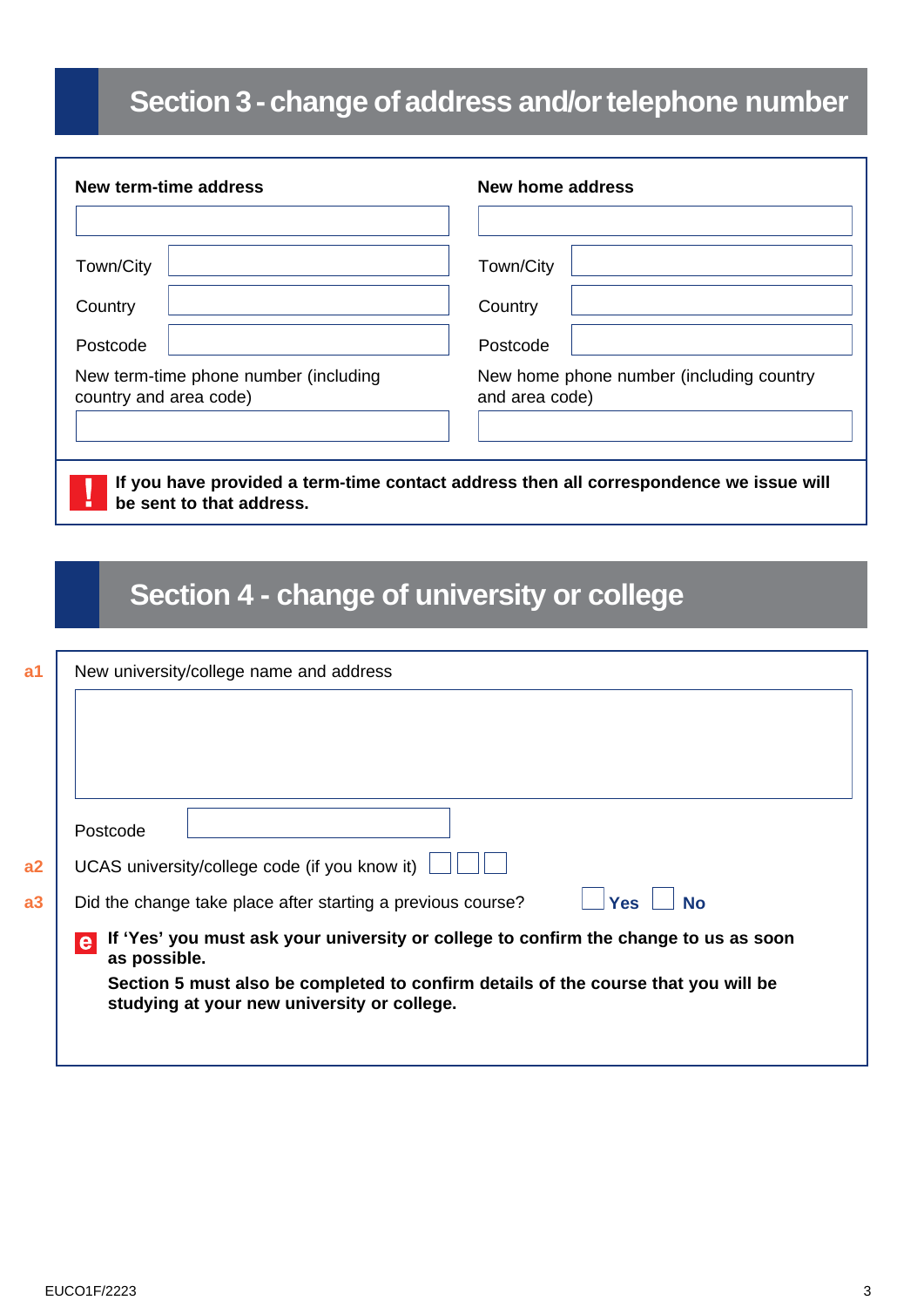# **Section 5 - change of course**

|                                                     |            | If you are following a combined studies or modular course, please list all the subjects being     |                         |
|-----------------------------------------------------|------------|---------------------------------------------------------------------------------------------------|-------------------------|
| studied.                                            |            |                                                                                                   |                         |
|                                                     |            |                                                                                                   |                         |
|                                                     |            |                                                                                                   |                         |
|                                                     |            | If the course is franchised to another university or college, give the address of that university |                         |
| or college.                                         |            |                                                                                                   |                         |
|                                                     |            |                                                                                                   |                         |
|                                                     |            |                                                                                                   |                         |
|                                                     |            |                                                                                                   |                         |
| Postcode                                            |            |                                                                                                   |                         |
|                                                     |            |                                                                                                   |                         |
| be delayed.                                         |            | If the new course details you give us can't be confirmed yet, your student funding may            |                         |
|                                                     |            |                                                                                                   |                         |
|                                                     |            | Did the change of course take place after you started your previous course?                       | <b>Yes</b><br><b>No</b> |
|                                                     |            |                                                                                                   |                         |
| Qualification you expect to gain (e.g. BSc Physics) |            |                                                                                                   |                         |
|                                                     |            |                                                                                                   |                         |
|                                                     |            |                                                                                                   |                         |
| UCAS course code (if you know it)                   |            |                                                                                                   |                         |
| UCAS campus code (if you know it)                   |            |                                                                                                   |                         |
|                                                     |            | Month<br>Year                                                                                     |                         |
| Date you will start your new course<br>(MMYYY)      |            |                                                                                                   |                         |
| Date you will finish your new course                |            | Month Year                                                                                        |                         |
| (MMYYY)                                             |            |                                                                                                   |                         |
| Full course length (years)                          |            |                                                                                                   |                         |
| Will you be studying in England?                    |            | <b>Yes</b><br><b>No</b>                                                                           | if 'No' go to b1        |
| Is this an accelerated degree course?               |            | <b>Yes</b><br><b>No</b>                                                                           |                         |
| Year of course                                      |            |                                                                                                   |                         |
| Foundation year                                     | First year | Third year<br>Second year                                                                         | Fourth year             |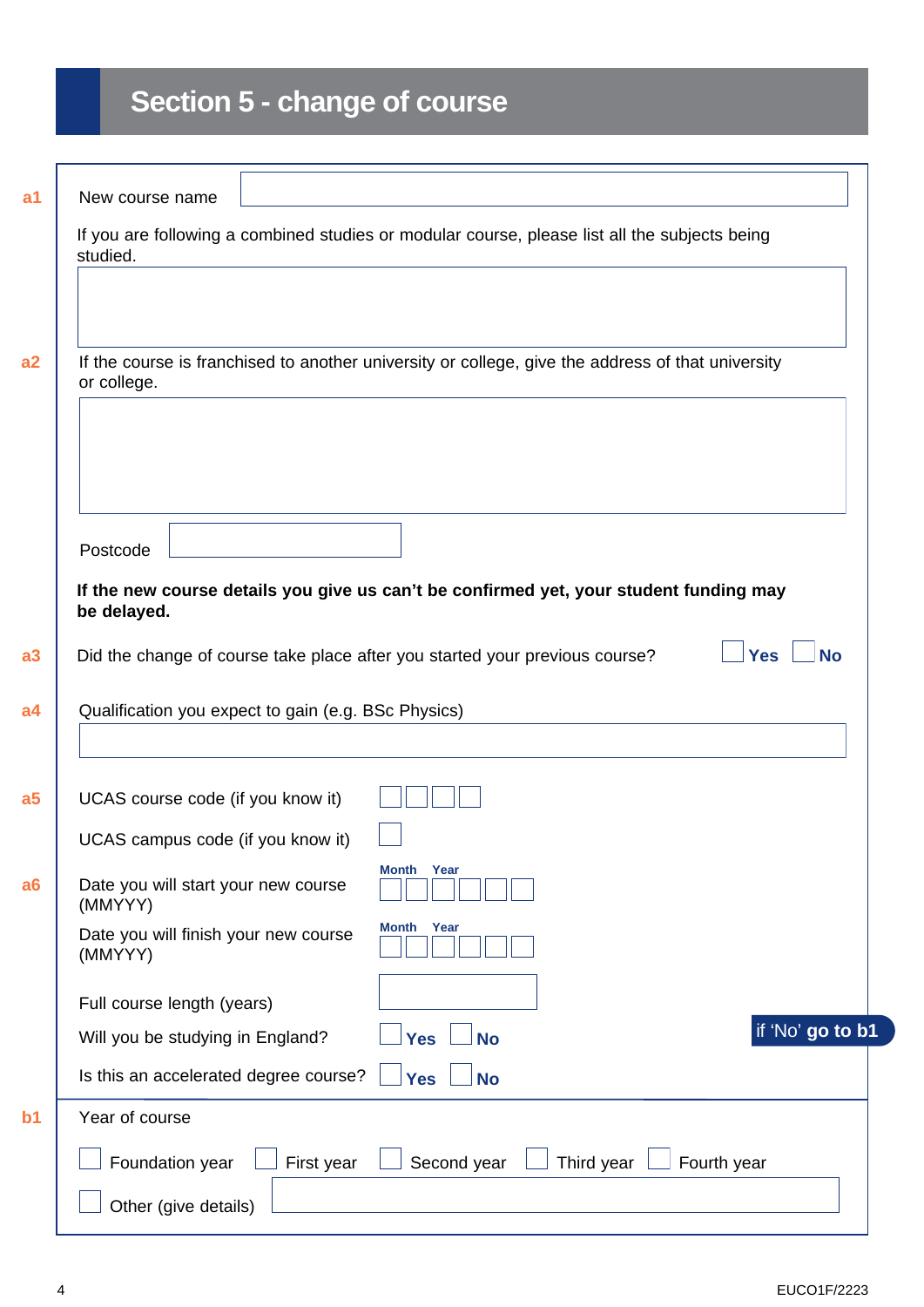|          | <b>Section 5 - change of course</b>                                                                                                                                                                                                                                                                                                                                                                                                                                                                                                                                                                                                                                                                                                                                                              |
|----------|--------------------------------------------------------------------------------------------------------------------------------------------------------------------------------------------------------------------------------------------------------------------------------------------------------------------------------------------------------------------------------------------------------------------------------------------------------------------------------------------------------------------------------------------------------------------------------------------------------------------------------------------------------------------------------------------------------------------------------------------------------------------------------------------------|
|          | Continued                                                                                                                                                                                                                                                                                                                                                                                                                                                                                                                                                                                                                                                                                                                                                                                        |
| b2       | <b>Course type (please tick one box):</b><br>Full-time undergraduate<br>Full-time postgraduate Initial Teacher Training (ITT)<br>Full-time distance learning<br>Full-time foundation degree<br>Full-time involving a placement (sandwich course)<br>Pre-registration postgraduate healthcare course<br>(only applicable for full-time students studying in England)<br>Other course types (only applicable to<br>students studying in Northern Ireland):<br><b>Answer both questions</b><br>Flexible postgraduate ITT<br>Number of weeks you will be studying<br>full-time in academic year 2022/23 $e$<br>Part-time undergraduate ITT<br>Part-time ITT<br>Number of weeks you will be on<br>(excluding first degrees)<br>full-time teaching practice in academic<br>year 2022/23. e             |
| C        | Where will you spend most of your time in the academic year 2022/23?<br>You should only tick 'Work placement' if you will be on a work placement that is a part of your UK<br>course. Do not count periods of teaching practice as a placement. If you are on an Initial Teacher<br>Training (ITT) course, tick 'University or college'. You should only tick 'Study abroad' if you will be<br>studying outside of the UK as part of your UK course<br>University or college<br>Study abroad<br>Term 1<br>Work placement<br>University or college<br>Study abroad<br>Term 2<br>Work placement<br>Study abroad<br>University or college<br>Term <sub>3</sub><br>Work placement<br>If you have ticked 'University or college' for all 3 terms, you don't have to fill in the rest<br>of section 5. |
| d1<br>d2 | Will you be undertaking a placement as part of the Turing Scheme<br>or the Erasmus+ programme?<br><b>No</b><br><b>Yes</b><br>Full year<br>If so, how long for?<br>Part year                                                                                                                                                                                                                                                                                                                                                                                                                                                                                                                                                                                                                      |
|          | If 'Yes' and/or you'll be studying abroad, you don't have to fill in the rest of section 5.                                                                                                                                                                                                                                                                                                                                                                                                                                                                                                                                                                                                                                                                                                      |
| e        | Where will your placement be?<br>Abroad $\Box$ UK $\Box$<br>$\Box$ Don't know<br>Placement name and address, if known<br>Postcode                                                                                                                                                                                                                                                                                                                                                                                                                                                                                                                                                                                                                                                                |

- I

1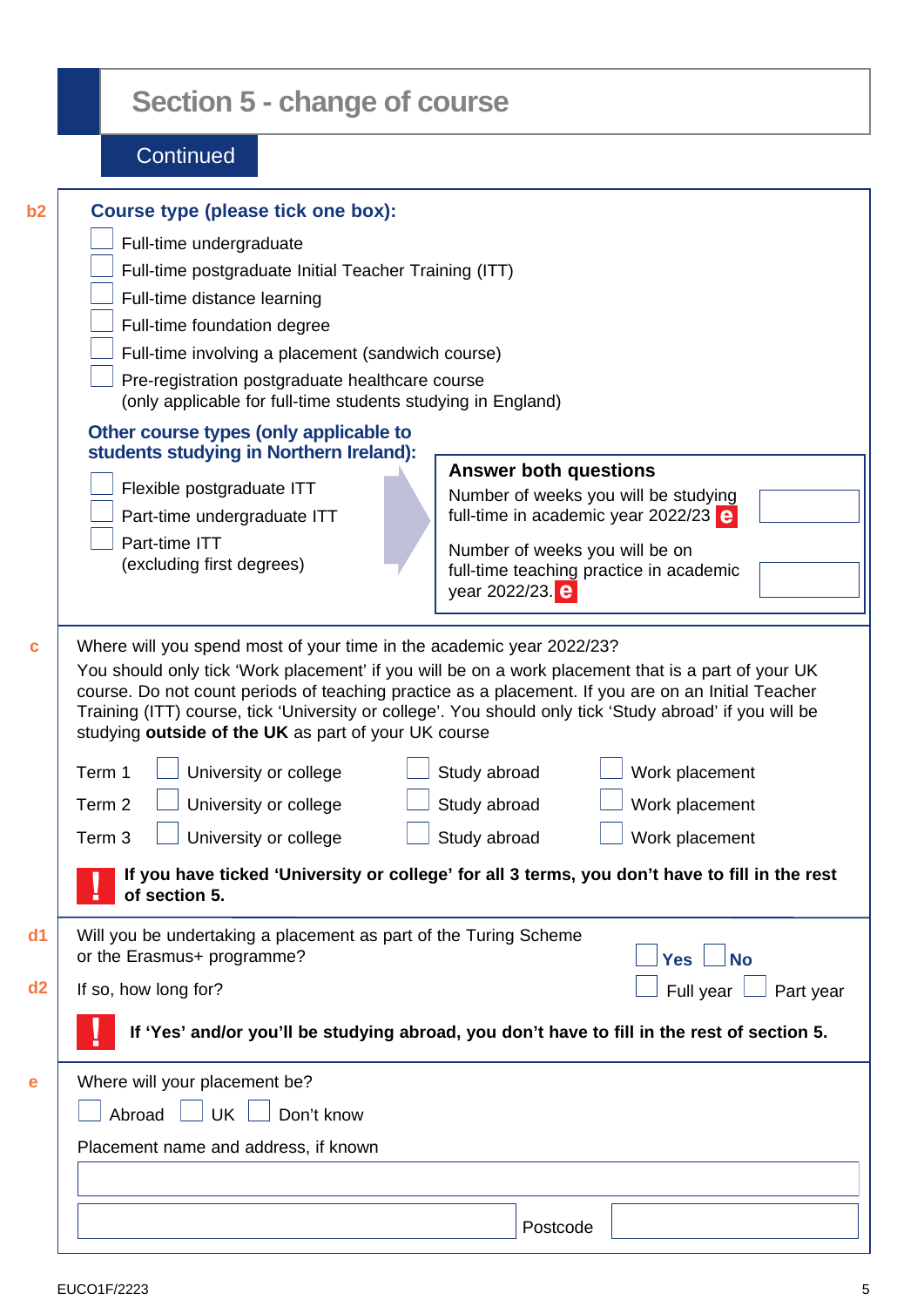# **Section 6 - change of course tuition fee**

| Give the tuition fee amount that your university or college is charging<br>for the course you will be studying in academic year 2022/23:                             | £ |  |  |
|----------------------------------------------------------------------------------------------------------------------------------------------------------------------|---|--|--|
| If you are not sure of the tuition fee you will be charged contact your university or college.                                                                       |   |  |  |
| To apply for a Tuition Fee Loan, or to change the amount of Tuition Fee Loan you originally requested,<br>download and complete an EU Tuition Fee Loan Request Form: |   |  |  |
| • If you are studying in England go to www.gov.uk/studentfinance                                                                                                     |   |  |  |
| . If you are studying in Wales go to www.studentfinancewales.co.uk                                                                                                   |   |  |  |
| . If you are studying in Northern Ireland go to www.studentfinanceni.co.uk                                                                                           |   |  |  |
|                                                                                                                                                                      |   |  |  |
|                                                                                                                                                                      |   |  |  |
|                                                                                                                                                                      |   |  |  |
| Section 7 - leaving your course or suspending<br>your study                                                                                                          |   |  |  |

| Did you begin your course?                                                             | <b>Yes</b><br><b>No</b>                                                                         |
|----------------------------------------------------------------------------------------|-------------------------------------------------------------------------------------------------|
| page 7.                                                                                | If 'No', you should not complete any more of this form. Please sign and date the declaration on |
| When did you leave or suspend study? (DDMMYYY)                                         | <b>Month</b><br>Day<br>Year                                                                     |
| Have you told your university or college that you have left your course?               | <b>Yes</b><br><b>No</b>                                                                         |
| Do you plan to return to higher education?                                             | if 'No' go to c<br><b>No</b><br><b>Yes</b>                                                      |
| If 'Yes', when do you plan to return? (DDMMYYY)                                        | <b>Month</b> Year<br>Day                                                                        |
| Do you plan to return to:                                                              | a different course<br>the same course                                                           |
| Please make sure you have completed section 5 with details of your new course.         |                                                                                                 |
| Will you be repeating any period of study?                                             | <b>Yes</b><br><b>No</b>                                                                         |
| If 'Yes', what period will be repeated?                                                |                                                                                                 |
| Please give the reason for leaving your course or suspending your study.               |                                                                                                 |
|                                                                                        |                                                                                                 |
| As your university or college need to confirm this change to us, please make sure they |                                                                                                 |
| $\mathbf{e}$<br>are aware of the above change of circumstance.                         |                                                                                                 |

 $\Gamma$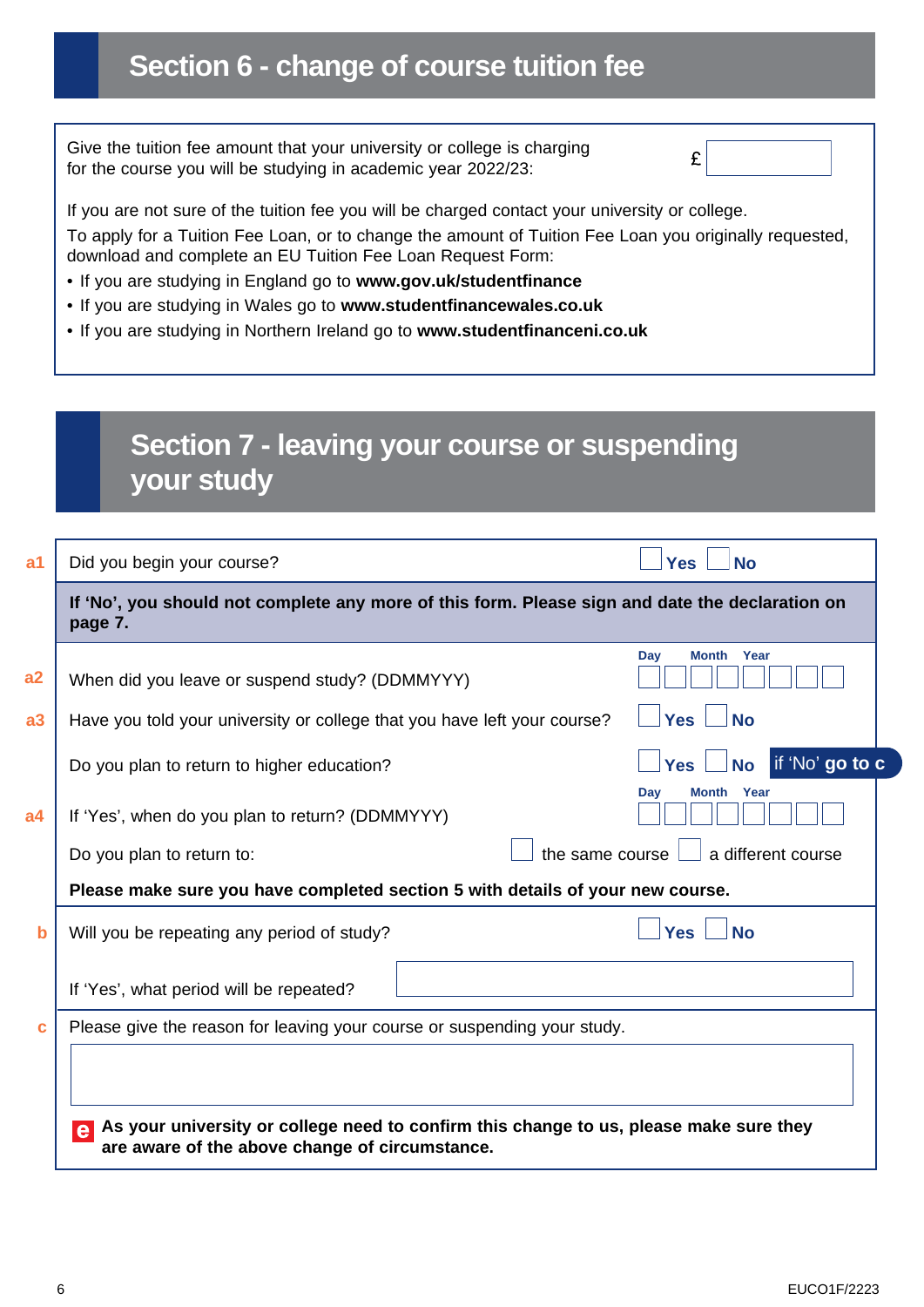#### **Declaration**

To find out how we'll use the information you provide read our Privacy Notice before completing this form.

You can find the Privacy Notice at:

**[www.gov.uk/studentfinance](http://www.gov.uk/studentfinance)** if you're studying in England

**[www.studentfinanceni.co.uk/privacynotice](http://www.studentfinanceni.co.uk/privacynotice)** if you're studying in Northern Ireland

**[www.studentfinancewales.co.uk/privacynotice](http://www.studentfinancewales.co.uk/privacynotice)** if you're studying in Wales

Alternatively, you may also obtain a copy by writing to the Student Loans Company Limited (SLC) at 100 Bothwell Street, Glasgow, G2 7JD.

If you cannot sign this form it must be signed on your behalf by your attorney. The Power of Attorney letter must be sent with this form before a signature from that attorney will be accepted.

- I confirm that to the best of my knowledge and belief, the information I have given on this form is true and complete and I understand that if I have given SLC false information, or have not given them complete information, I may not receive financial support, any support I have had may be withdrawn and I could be prosecuted.
- I agree to give SLC any additional information they require to enable them to process my application and agree to tell them immediately if my circumstances change in any way that might affect my entitlement to financial support.
- I understand that if I do not tell SLC about any change in my circumstances, which may affect my entitlement, I may not be eligible to receive any outstanding instalments or payments that they have told me about, and that I may have to repay all or part of the financial support I have already received in the year.

| Your full name<br>(in BLOCK CAPITALS) |                             |
|---------------------------------------|-----------------------------|
| Your signature                        | <b>Month</b><br>Year<br>Day |
| Today's date (DDMMYYYY)               |                             |

#### **You must sign and date the declaration**